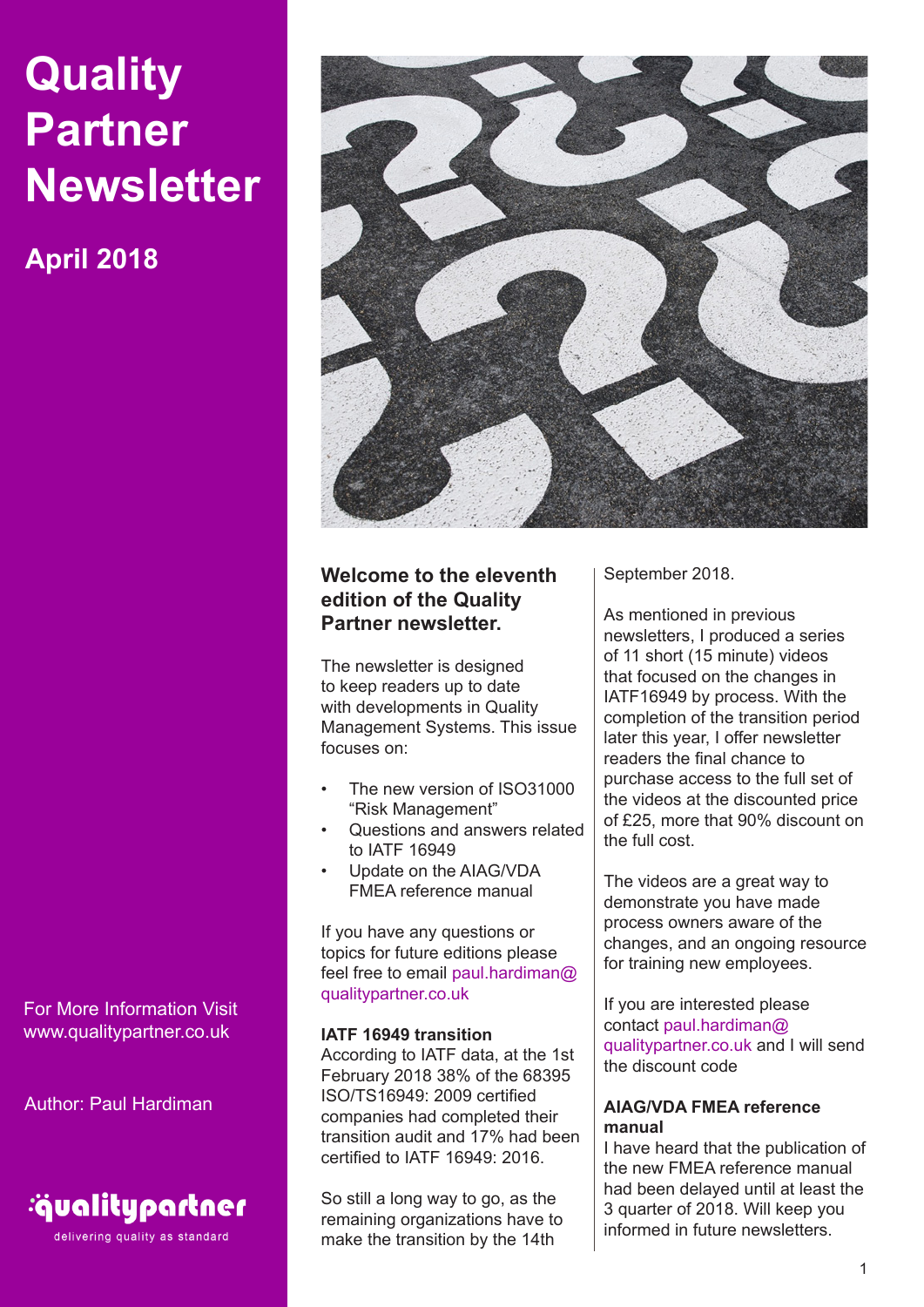# **ISO 31000 Risk Management Guidelines**

In February 2018 a revised edition of 1SO 31000 Risk Management Guidelines was issued. Although compliance to this standard is not mandated by IATF, it provides some useful guidance in developing a structured approach to risk management.

Let's start with the definition of risk management:

"Coordinated activities to direct and control an organization with regard to risk."

At the beginning of the standard the importance of top management commitment is stressed and that management have to commit to a structured Plan, Do, Check and Act (PDCA) process to manage risk, including:

**Integration:** This section stresses the importance of integrating a risk management approach into the organization business processes, not as a stand-alone initiative.

**Design:** When designing a framework for management of risk this needs to be linked to the organization strategic direction and context. There is not an "off the shelf" solution that will suit all!

**Articulating risk management commitment:** Top Management should communication their commitment to risk management through a policy (could be integrated with the Quality Policy) and ensure the policy is communicated and understood throughout the organization.

**Assigning organizational roles, authorities, responsibilities and accountabilities:** Top Management should ensure that the authorities, responsibilities and accountabilities for managing risk and clearly assigned and communication. In the context of ISO9001 and IATF 16949, this should be linked to the owners of the QMS processes (IATF 16949: 2016, 5.1.1.3).

**Allocating resources:** As well as showing their commitment, Top Management need to allocate the appropriate resources to ensure the risk management process is implemented. From my experience this is an issue in many organizations in the automotive supply chain, especially in committing the resources for the effective implementation of FMEA!

**Establishing communication and consultation:** In implementing the risk management approach, there needs to be effective internal and external communication (customers, suppliers, regulatory bodies, insurers, etc.) and where relevant consultation, to ensure the risk management process meets the needs of all stakeholders.

**Implementation:** Once the process is designed and the resources are assigned and available, the next phase is the implementation, which could include developing timing plans and including key review milestones.

**Evaluation:** Once implementation has started Top Management then need to monitor the ongoing effectiveness of the risk management process though review (in ISO9001 and IATF 16949 integrated into the management review process).

**Improvement:** Based on the evaluation and the results, the risk management approach then needs to be continually improved and developed, in light of results, or internal or external changes in context. Once the framework for a risk management approach has been developed, we now need to consider the detailed process to apply in practice.

In ISO 31000 this process is shown in the following diagram.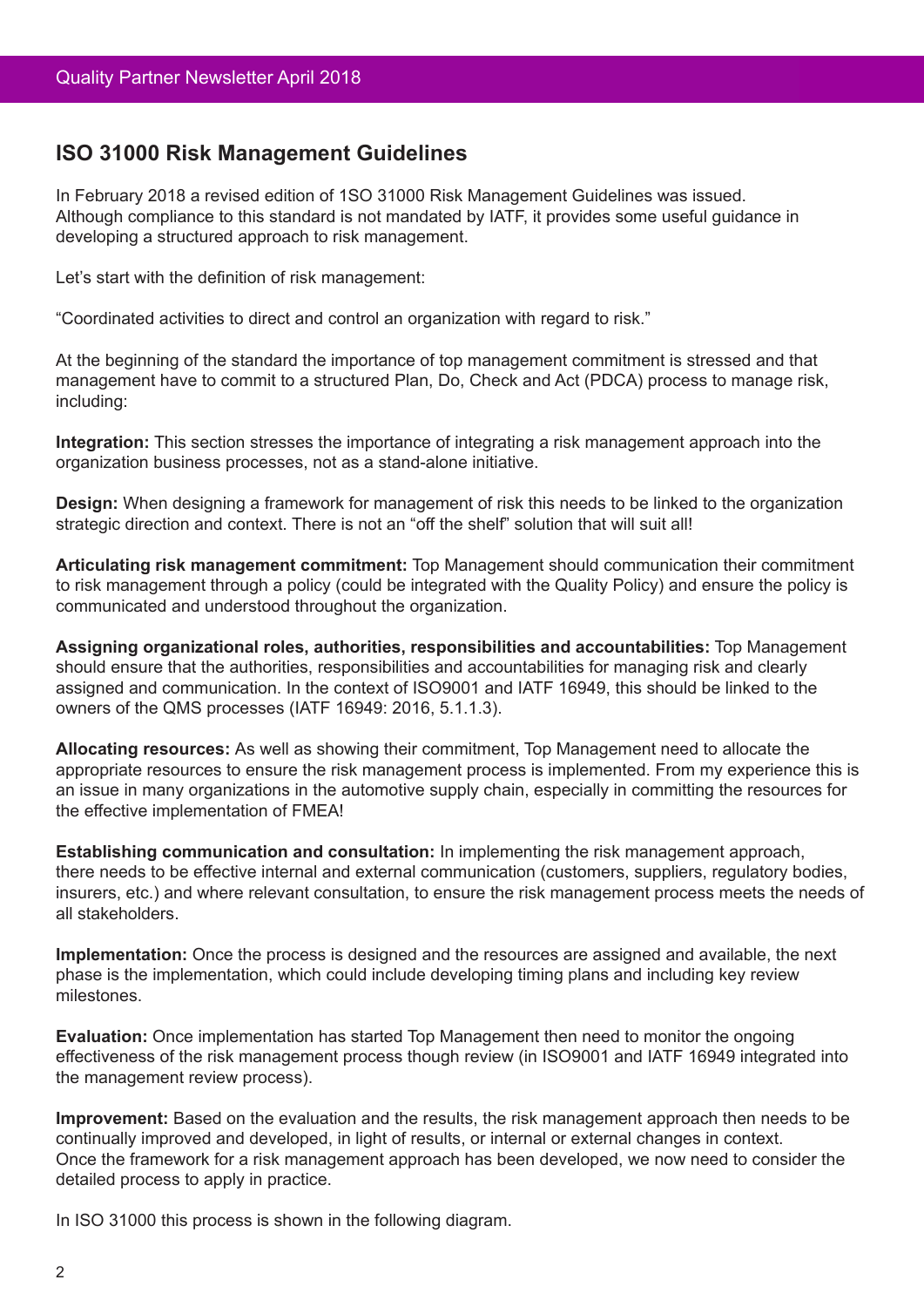

Figure 4 - Process

The core process activities include:

**Scope, context and criteria:** The organization should define the scope of its risk management activities. The risk management process may be applied at different levels (e.g. strategic, operational, programme, project and other activities).

When defining this, ISO31000 suggests consideration is given to:

- objectives and decisions that need to be made;
- outcomes expected from the steps to be taken in the process;
- time, location, specific inclusions and exclusions:
- appropriate risk assessment tools and techniques;
- resources required, responsibilities and records to be kept;
- relationships with other projects, processes and activities.

# **Risk assessment including risk identification, analysis and evaluation:**

**Risk identification:** The purpose of risk identification is to find, recognize and describe risks that might help or prevent an organization achieving its objectives. The organization should identify risks, whether or not their sources are under its control.

**Risk analysis:** The purpose of risk analysis is to understand the nature of risk and its characteristics including, where appropriate, the level of risk. Risk analysis involves a detailed consideration of uncertainties, risk sources, consequences, likelihood, events, scenarios, controls and their effectiveness.

An event can have multiple causes and consequences, and can affect multiple objectives. Risk analysis can be undertaken with varying degrees of detail and complexity, depending on the purpose of the analysis, the availability and reliability.

The purpose of risk evaluation is to support decisions. Risk evaluation involves comparing the results of the risk analysis to determine what actions are required.

In conclusion ISO 31000 provides a useful guidance to organizations planning to implement or improve their risk management process.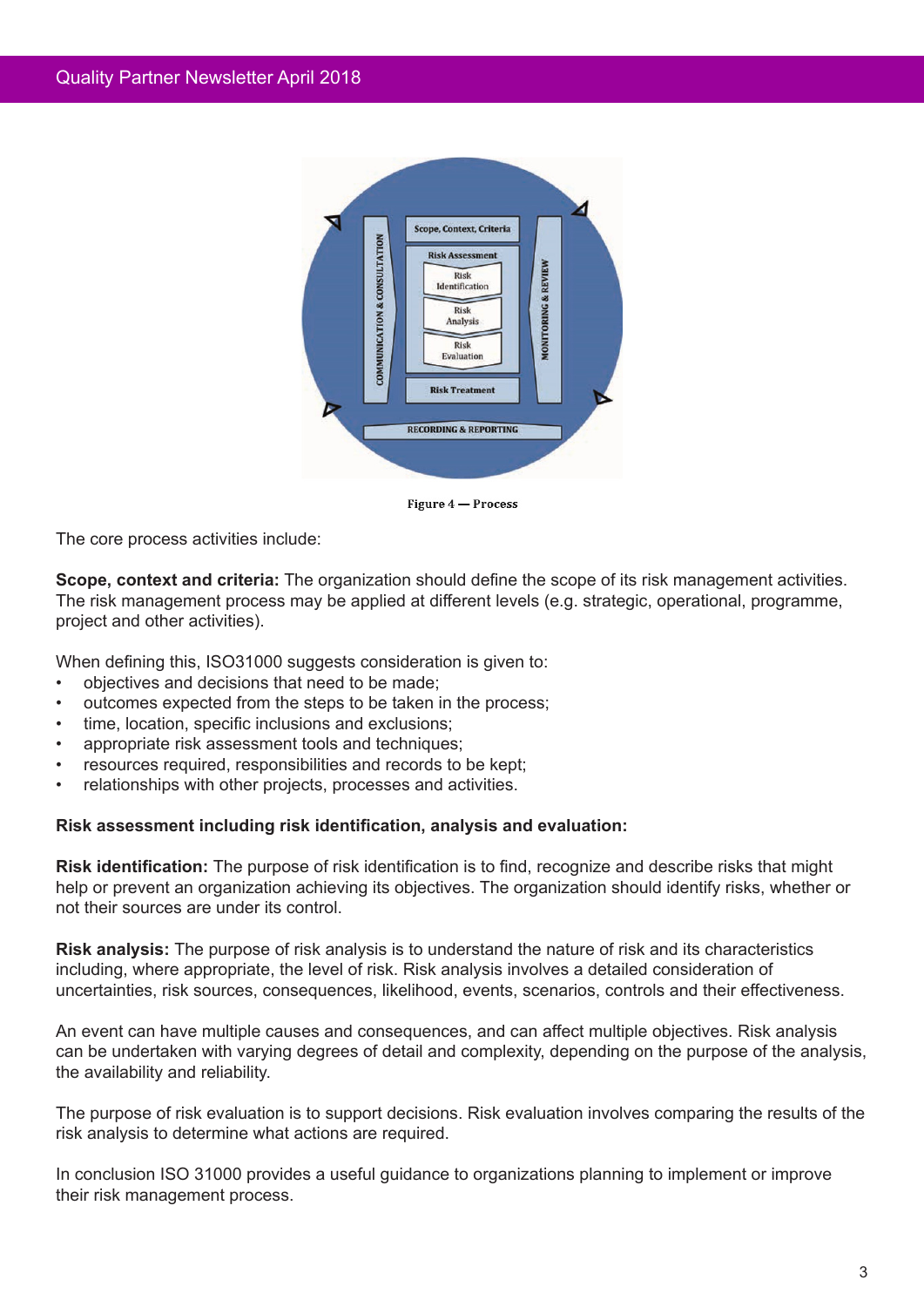# **Ask the expert**

The following are a series of great questions that have been posed to me related to requirements in IATF 16949. As well as sharing my responses in this newsletter, I also use them as inputs to IATF to generate new sanctioned interpretation and frequently asked questions. Feel free to send any other questions to me either via the LinkedIn IATF16949 group or to my mail at paul.hardiman@qualitypartner.co.uk

# **Question:**

When planning manufacturing process audits, what do IATF mean by audit all "manufacturing process" on each shift over a three year cycle?

## **Answer:**

A useful starting point is to review the manufacturing process flow diagrams.

The definition in IATF 16949 of manufacturing is:

"process of making or fabricating

- production materials;
- production parts or service parts;
- assemblies; or
- heat treating, welding, painting, plating, or other finishing services"

If for example, in reviewing the different process flow charts for the range of products you manufacture, you conclude the manufacturing processes and shift patterns are:

- Injection molding (5 machines), 2 shifts, 06.00-14.00 and 14.00 22.00
- Metal pressing (4 presses) 2 shifts, 06.00-14.00 and 14.00 22.00
- Metal bending (2 machines) 1 shift 8.00 -17.00
- Spot welding (8 spot welding bays) 3 shifts, 06.00 -14.00,14.00- 22.00 and 22.00 06.00
- Wire cutting and brazing (2 machines) 2 shifts, 06.00 -14.00 and 14.00 22.00
- Assembly (8 cells) 1 shift 8.00 -17.00

An example process flow diagram is shown below:





*Quality Partner's expert, Paul Hardiman*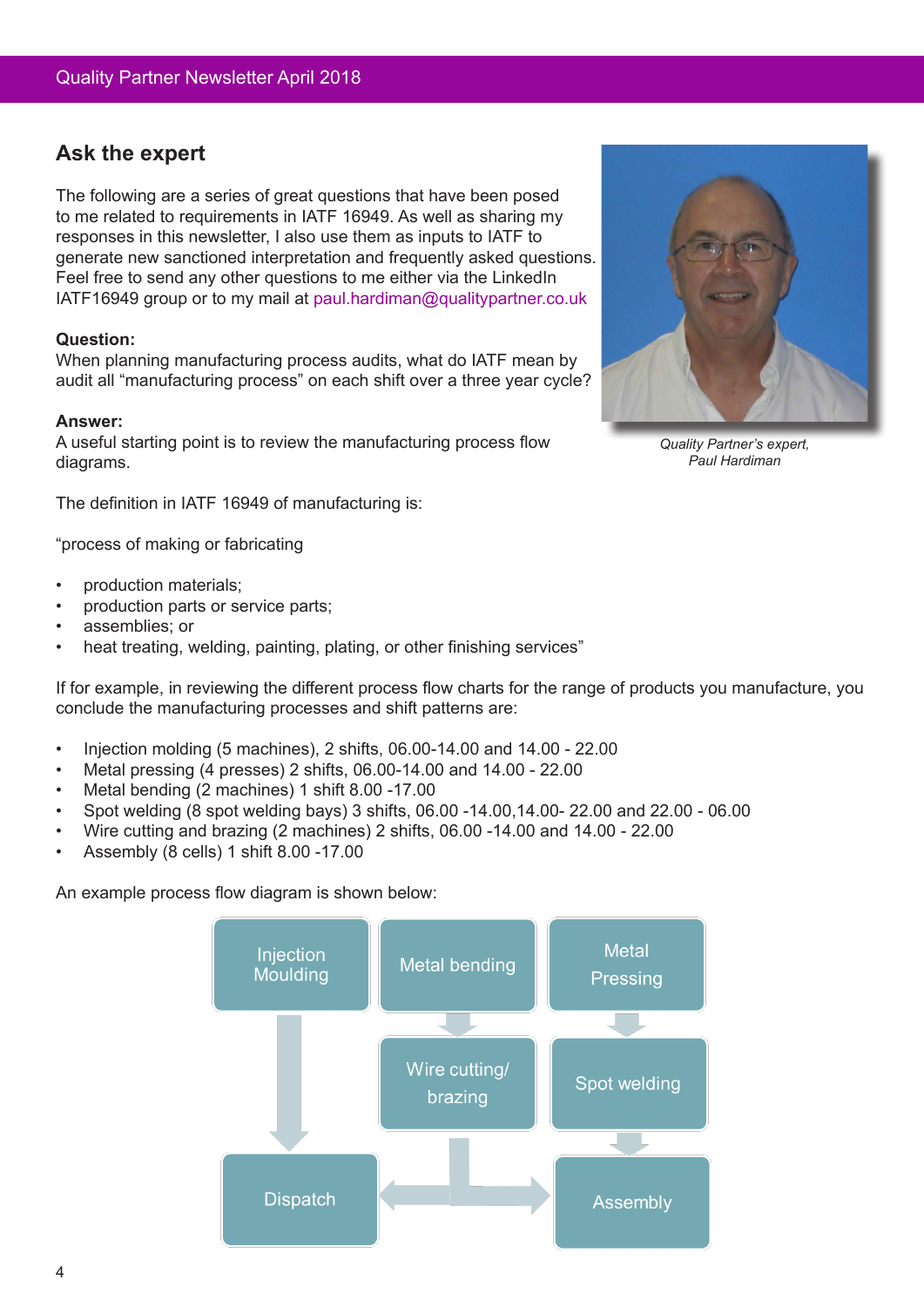Each of the manufacturing processes would have to be audited at minimum once in a three year calendar period However in considering the frequency two things have to be taken into account:

**Customer specific requirements.** Customers, as well as mandating the methodology to undertake manufacturing process audits (VDA6.3, Layered process audits etc.) they may also mandate the minimum frequency they are undertaken.

**Internal and external performance, changes and risk:** While in theory manufacturing processes can be audited only once in a three year calendar period, it is very unlikely this frequency could be justified, as manufacturing processes pose the greatest risk to the customer. Also, typically some manufacturing processes perform better than others, taking into account customer feedback, and internal performance (scrap, rework, OEE etc.).

Now let's consider how to plan. There is nothing in IATF 16949 to say that every machine has to be covered by the manufacturing audit process or indeed every customer cell/product. Again we can use performance data to identify any specific problem processes or machines.

In considering shifts, the audit program has to ensure that all shifts are covered over a three year cycle, including an appropriate sampling of shift changeover (notice the requirement states shifts (time periods) and not all crews (teams of people)).

So, for example in the manufacturing processes working two shifts (in the case above injection molding, metal pressing, wire cutting and brazing), the audit could be started at 12.00 and finish at 16.00, including sampling the changeover at 14.00. In this case we would need to make clear in the audit report the timing of the audit and include the details of the objective evidence obtained at the shift changeover.

For spot welding, working three shifts, it would be impractical to try to cover all three shifts in one audit, the most logical way would be to breakdown in two audits, one say starting at 12.00 and finishing at 16.00 and another starting at 20.00 and finishing at 24.00.

The process explained above also applies to third party audits, where the IATF rules mandates that on initial, recertification and transition audits all manufacturing processes are audited on all shifts, with a minimum of 1/3 of the total audit time spent in manufacturing. In the surveillance audit cycle, all manufacturing processes again have to be covered on all shifts (not the word cycle rather than each audit however on each audit all shifts have to be covered (but not for each process)).

# **Question:**

What do IATF mean by equipment overhaul and how do we apply this requirement?

#### **Answer:**

The IATF definition of periodic overhaul is:

"maintenance methodology to prevent a major unplanned breakdown where, based on fault or interruption history, a piece of equipment, or subsystem of the equipment, is proactively taken out of service and disassembled, repaired, parts replaced, reassembled, and then returned to service"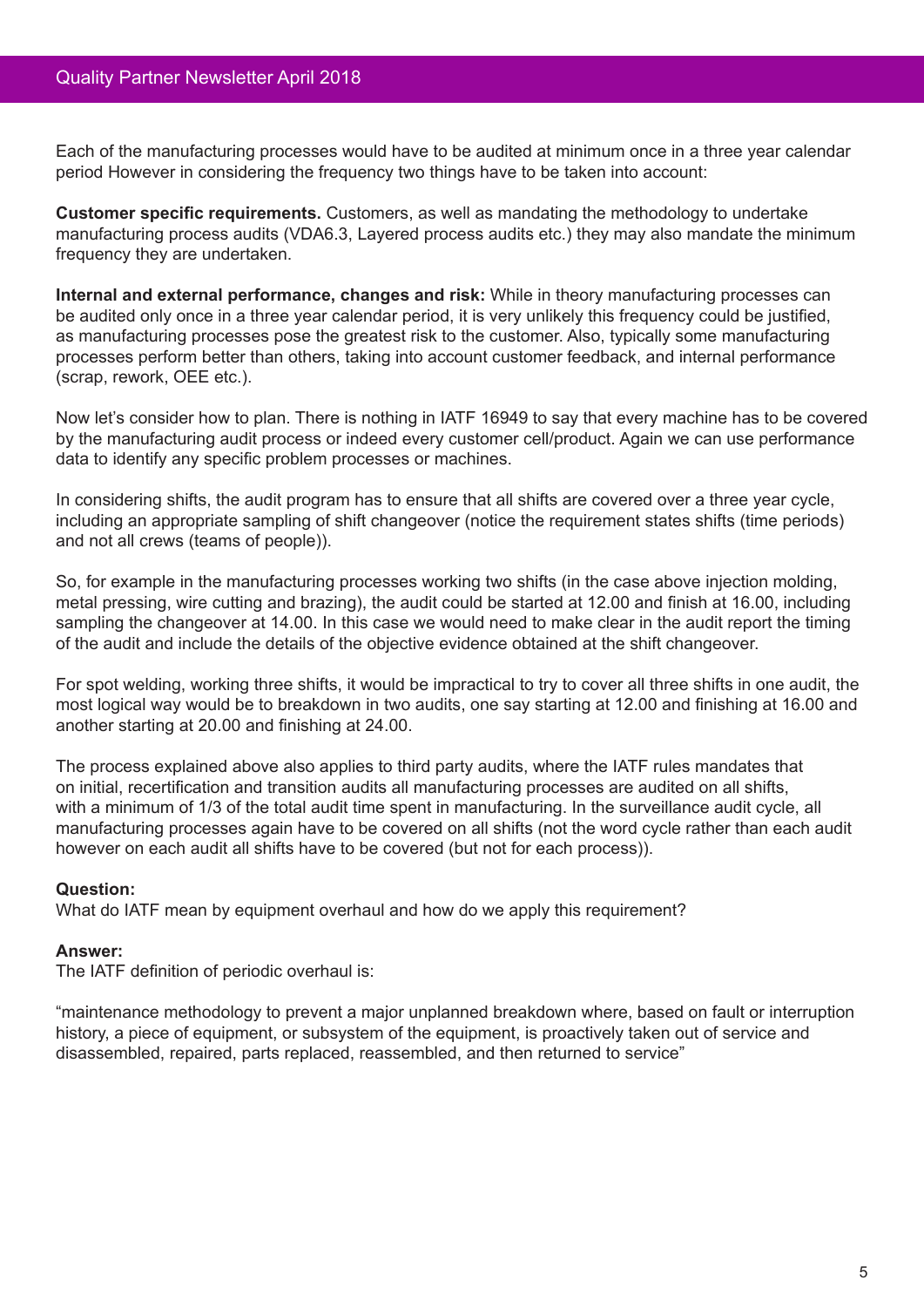

If we consider a new piece of equipment introduced into production. The equipment will have a theoretical design life and if we undertake effective planned maintenance activities the machine, although it may show signs of deterioration, will still perform effectively until the "limit line" is reached. (Point of anticipated failure or repeat breakdowns occur). If we do not maintain the machine effectively the machine will experience forced deterioration (as shown in the diagram above), and the failure will/could occur at an earlier point in time.

The principle of equipment overhaul is, based on the review of breakdown and interruptions, to take the equipment out of service before the limit line is reached, dissemble the machine, clean, replace parts where necessary and then rebuild. In other words a "big planned maintenance".

This equipment overhaul has to be covered in the documented TPM system, which would at minimum cover the planning, undertaking the planned overhaul, provision of the spare parts, rebuild and then the verification when re-introduced into production.

If the equipment overhaul activity is outsourced, this still has to be managed in the maintenance system, including the selection and management of the contractors.

#### **Question:**

Do we have to have a separate KPI for every process in our quality management system, including where IATF 16949 has a requirement for a documented process?

#### **Answer:**

At minimum you have to measure the effectiveness and efficiency of all of your high level quality management system processes, not for every sub-process or where there is a documented process/ procedure.

So for example, an organization may have a high level process called procurement and supplier management, and for this they would need to define measures of process effectiveness and efficiency (e.g. KPI's) but not specific measures for every sub-process activity/process (for example supplier selection, second party audit, supplier development etc.). If any of the sub-processes were not performing well, this would show in the higher level indicator, and then action would need to be taken to analyse and improve.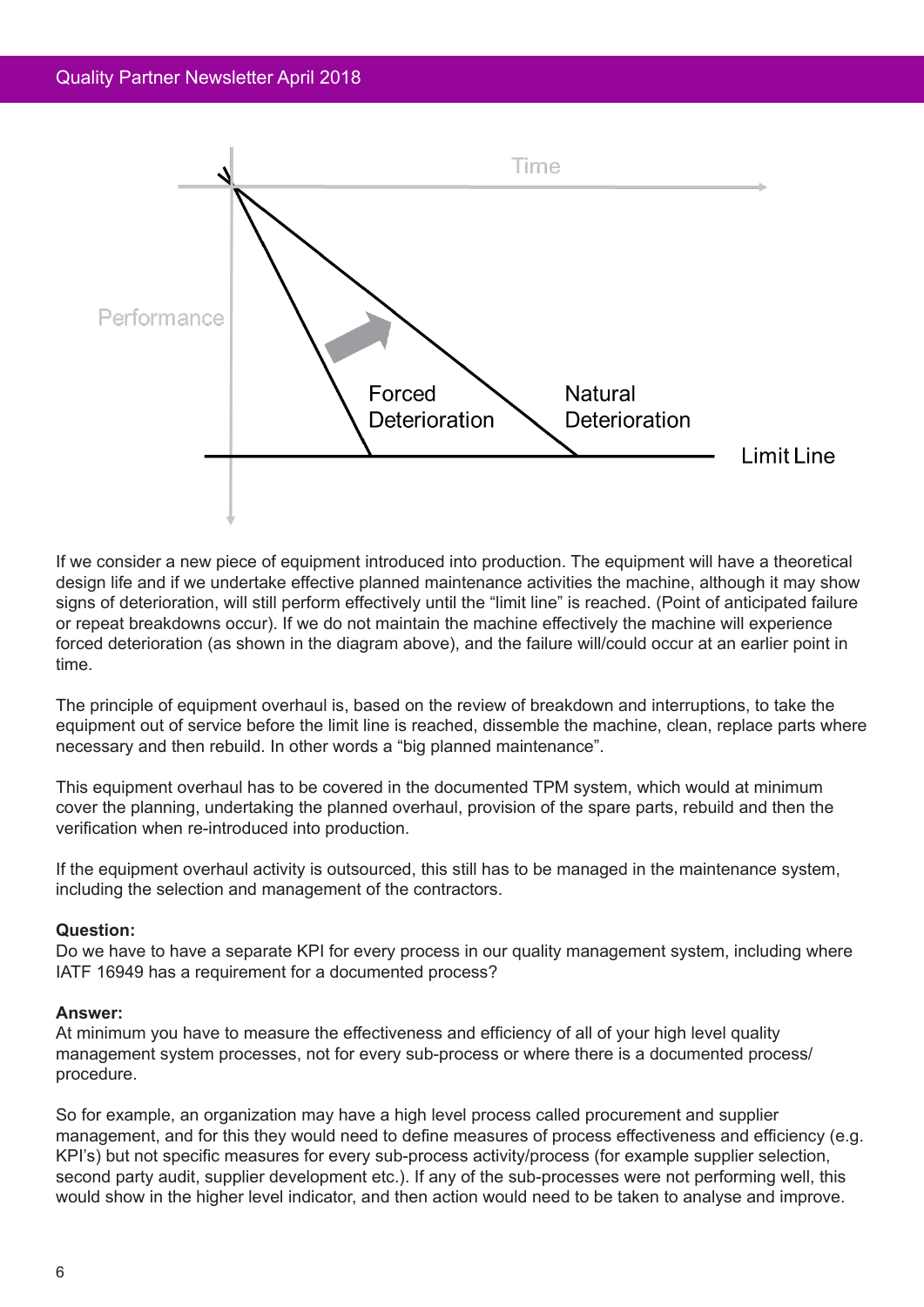## **Question:**

We are planning to undertake a second party audit at a number of our tooling suppliers. They are already ISO9001: 2015 certified but have been giving us a number of problems. We feel doing the audit against the requirements of IATF 16949 is not suitable as they are a non-production supplier. Is there any best practice reference standard we can use to undertake the audit?

## **Answer:**

You are right, while you could use some of the relevant requirements of IATF 16949 in the scope of an audit of a tooling supplier, as you say IATF 16949 is more written for direct material suppliers.

There is a VDA publication, VDA6.7 that has been specifically developed for a process audit of a production equipment supplier.



VDA 6.7 requirements are broken down into the following sections:

1. Project Management

The scope of this section covers from initial enquiry, receipt of contract, through to final acceptance by the customer

2. Product development

This section covers both design of new or modified product.

3. Sourcing

This section covers the sourcing and receipt/storage of products, materials and services

- 4. Production, including process preparations and manufacturing This section covers what VDA call "process preparations" (what IATF call process design, for example how a tool will be manufactured) and the manufacturing of the relevant product (e.g. a tool)
- 5. Processes after shipment including work site and service This section covers shipping and any services provided by a supplier to an organization (for example commissioning, installation etc.) and provision of ongoing support to customers.

Each section has a defined set of requirements to be evaluated and scored. The scoring criteria is similar to VDA 6.3 process audit, namely: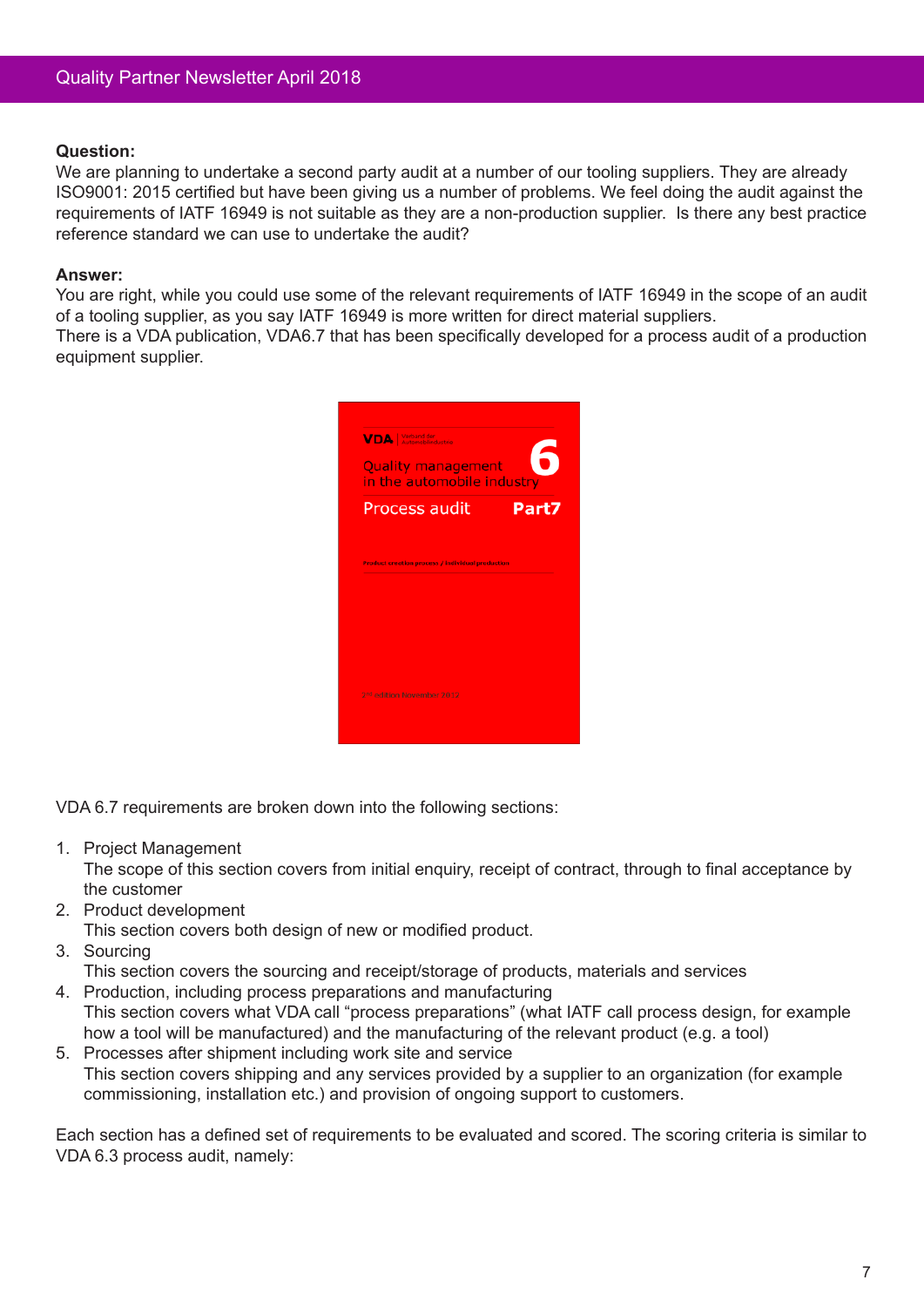| <b>Points</b> | <b>Evaluation of achievement of individual</b><br>requirements |  |
|---------------|----------------------------------------------------------------|--|
| 10            | Requirements achieved in full: No risks                        |  |
| 8             | Requirements generally achieved*                               |  |
| 6             | Requirements partially achieved and/or no special<br>risks     |  |
| 4             | Requirements inadequately achieved and/or<br>significant risks |  |
|               | Requirements not achieved                                      |  |

\* The term generally indicates more than 34 of all stipulations are shown to be effectively implemented and, at most, a slight risk exists

At the end of the audit, the classification of the supplier is calculated by as on the degree of compliance in the overall score from the audit.

| <b>Classification</b> | <b>Overall level of</b><br>achievement | <b>Description of the</b><br>classification |
|-----------------------|----------------------------------------|---------------------------------------------|
|                       | $\geq 90\%$                            | <b>Quality Capable</b>                      |
| B                     | $80 - 89%$                             | Conditionally quality<br>capable            |
| C.                    | $< 80\%$                               | Not quality capable                         |

In considering the final classification, the VDA "downgrading" rules have to be considered. For example if the overall score is greater than 90%, but one sections (e.g. Project management) is scored at less than 80%, the supplier would be downgraded from an A to a B.

In conclusion VDA 6.7 provides a great framework for evaluation performance of production equipment suppliers, in particular if an organization is looking to develop the supplier beyond the requirements of ISO9001: 2015.

For more information, or for details of training courses on VDA 6.7 contact Paul Hardiman at paul. hardiman@qualitypartner.co.uk

# **Question:**

We manufacture products of several automotive and also non-automotive customers. Do we have to include all automotive products in the score of IATF certification, or only those that mandate certification in their customer specific requirements?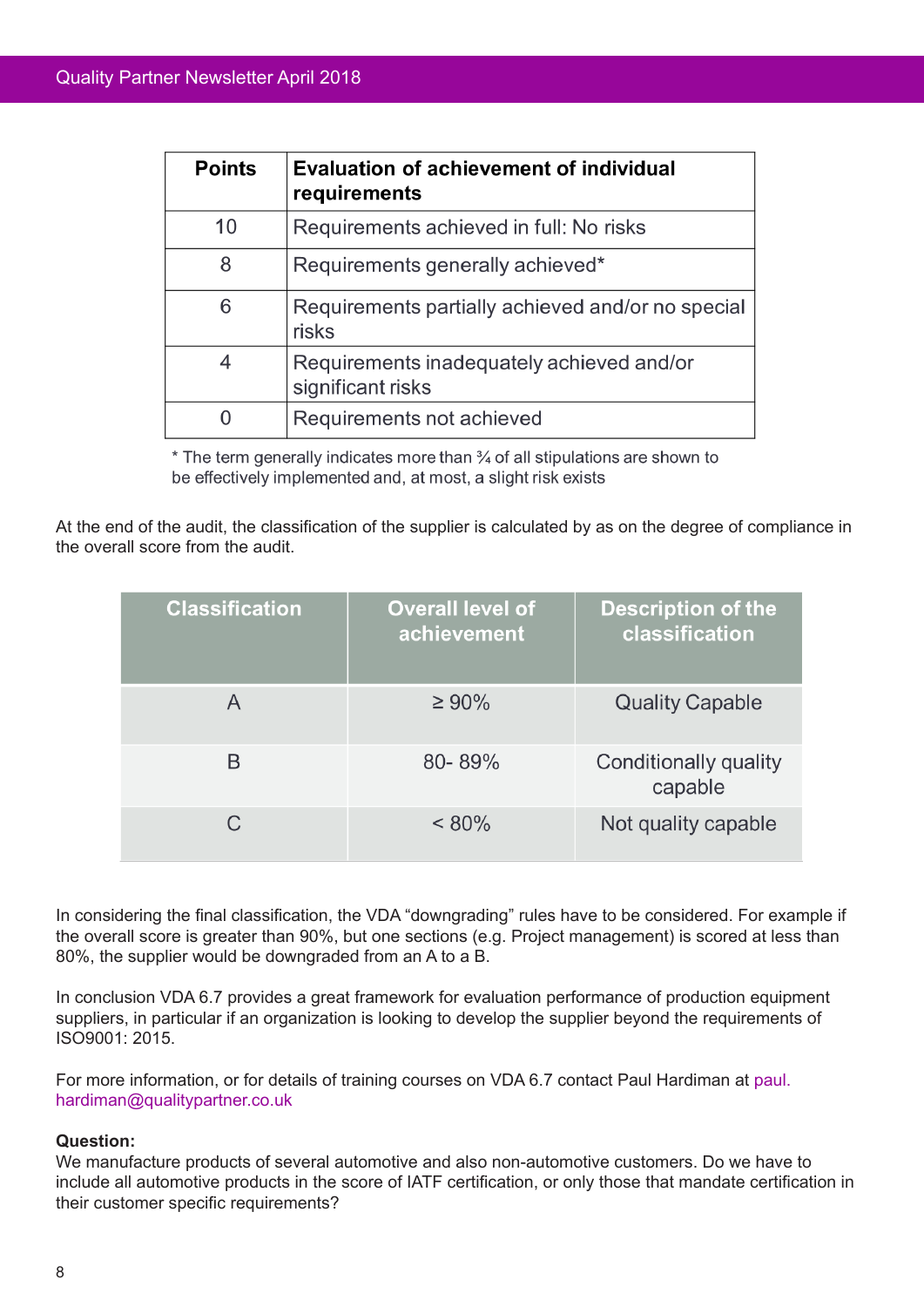## **Answer:**

The IATF rules make it very clear that all automotive product has to be included in the scope of IATF certification, whether or not required by the customer. The organization may elect to apply the IATF requirements to non-automotive products, but these would not be included in the scope of certification. So in the example below the products to Ford, Nissan and JLR would need to be included, but Caterpillar products would be excluded from the IATF scope (but all employees used in calculating audit days).



# **Question:**

I still do not fully understand the difference between customer requirements and customer specific requirements, can you help with further clarification?

# **Answer:**

Firstly let's start with the IATF definitions:

#### *Customer requirements*

all requirements specified by the customer (e.g., technical, commercial, product and manufacturing process-related requirements, general terms and conditions, customer-specific requirements, etc.)

#### *Customer-specific requirements (CSRs)*

interpretations of or supplemental requirements linked to a specific clause(s) of this Automotive QMS **Standard** 

So customer specific requirements are all requirements specified by the customer (some of these may be specific to a product), whereas customer specific requirements are linked to a specific clause of IATF 16949 (these will apply to all contracts with the relevant customer).

Some people have read this that customer specific requirements only apply if the customer has specifically written the requirements specifically aligned to the IATF 16949 structure/clauses, I do not agree with this. In the IATF rules it makes clear customer specific requirements could be published as IATF OEM specifics, contract terms, service level agreements, SQA procedures etc.

So if any of the requirements are linked to an IATF requirement, even if they do not mention the specific clause, by inference they are a customer specific requirement.